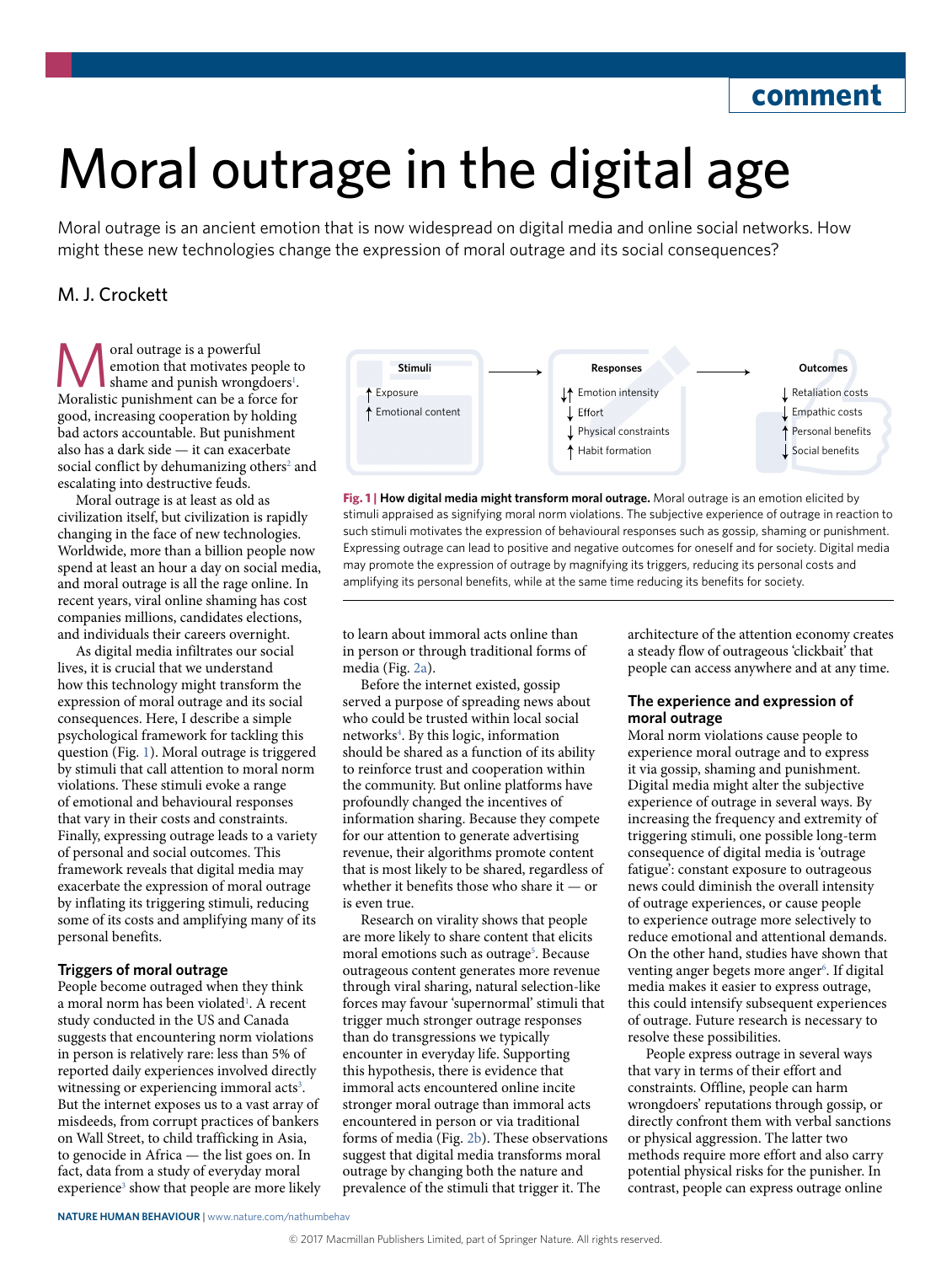

<span id="page-1-0"></span>**Fig. 2 | Exposure to immoral acts and resulting moral outrage, online versus offline. In a previous study<sup>[3](#page-2-2)</sup>, people's smartphones were signalled five times a** day for three days to sample everyday moral experiences in a geographically and demographically diverse sample of North American adults (*N* = 1252). **a**, A reanalysis of this data revealed that participants were more likely to learn about immoral acts online than in person or via traditional forms of media (print, television and radio;  $\chi^2$  = 9.51, *P* = 0.009). The figure displays the percentage of total reported moral/immoral acts that were learned about in each setting.  $\mathbf{b}$ , For each immoral act, moral outrage was calculated by multiplying self-reported anger and disgust<sup>1</sup>. Moral outrage ratings were entered into a linear mixedeffects model using the MIXED command in SPSS with setting type (traditional media, in person or online) as a categorical BY variable. This revealed that immoral acts encountered online evoked more outrage than immoral acts encountered in person ( $t_{(771)}$  = 2.723,  $P$  = 0.007) or via traditional forms of media (*t*(762) = 4.555, *P* < 0.001). Error bars represent s.e.m.; \**P* < 0.01, \*\**P* < 0.001.

with just a few keystrokes, from the comfort of their bedrooms, either directly to the wrongdoer or to a broader audience. With even less effort, people can repost or react to others' angry comments. Since the tools for easily and quickly expressing outrage online are literally at our fingertips, a person's threshold for expressing outrage is probably lower online than offline.

Furthermore, expressing outrage in person (that is, via verbal sanctions or aggression) is necessarily constrained by physical proximity to the wrongdoer. But expressing outrage online is not limited by location, time of day, or the probability of chance encounters with perpetrators. People can and do seek out targets of outrage, even if they are total strangers living across the globe in a different time zone. A paradigmatic example is the case of Justine Sacco, a woman who tweeted a comment about AIDS in Africa that many perceived to be racist. Within hours, she became the top trending topic on Twitter as millions of strangers around the world piled on the shaming bandwagon. The ease of piling on raises the intriguing possibility that in online settings, people may express moral outrage without actually experiencing the degree of outrage their behaviour implies.

A further, speculative hypothesis is that the design of digital media platforms may encourage habitual outrage expression. Offline, the stimuli that trigger outrage and the way people choose to respond are typically unique to the situation. But social media apps streamline triggering stimuli and available responses into a heavily designed

'stimulus–response–outcome' architecture that is consistent across situations. Clickbait headlines are presented alongside highly distinctive visual icons that allow people to express outrage with a tap of the finger. Positive feedback for these responses (likes, shares, and so on) is delivered at unpredictable times — a pattern of reinforcement well known to promote habit formation<sup>[7](#page-2-6)</sup>. And just as a habitual snacker eats without feeling hungry, a habitual online shamer might express outrage without actually feeling outraged. Thus, when outrage expression moves online it becomes more readily available, requires less effort, and is reinforced on a schedule that maximizes the likelihood of future outrage expression in ways that might divorce the feeling of outrage from its behavioural expression.

### **Costs and benefits of moral outrage**

Expressing moral outrage can be costly. Offline, moralistic punishment carries a risk of retaliation. But online social networks limit this risk. They enable people to sort themselves into echo chambers with sympathetic audiences<sup>[5](#page-2-4)</sup>. The chance of backlash is low when you're only broadcasting moral disapproval to likeminded others. Moreover, they allow people to hide in a crowd. Shaming a stranger on a deserted street is far riskier than joining a Twitter mob of thousands.

Another cost of outrage expression is empathic distress: punishing and shaming involves inflicting harm on other human beings, which for most of us is naturally

unpleasant. Online settings reduce empathic distress by representing other people as twodimensional icons whose suffering is not readily visible. It's a lot easier to shame an avatar than someone whose face you can see.

Despite these and other costs, people are still obviously motivated to express moral outrage. One reason for this is that expressing moral outrage benefits individuals by signalling their moral quality to others<sup>[8](#page-2-7)</sup>. That is, outrage expression provides reputational rewards. People are not necessarily conscious of these rewards when they express outrage. But the fact that people are more likely to punish when others are watching<sup>9</sup> indicates that a concern for reputation at least implicitly whets our appetite for moral outrage. Of course, online social networks massively amplify the reputational benefits of outrage expression. While offline punishment signals your virtue only to whoever might be watching, doing so online instantly advertises your character to your entire social network and beyond. A single tweet with an initial audience of just a few hundred can quickly reach millions through viral sharing — and outrage fuels virality<sup>[5](#page-2-4)</sup>.

Expressing moral outrage does not merely benefit individuals. It can also benefit society by holding bad actors accountable and sending a message to others that such behaviour is socially unacceptable. Online platforms put these tools in the hands of everyone, enabling traditionally disempowered groups to check the behaviour of more powerful interests. Expressing outrage online may heighten people's